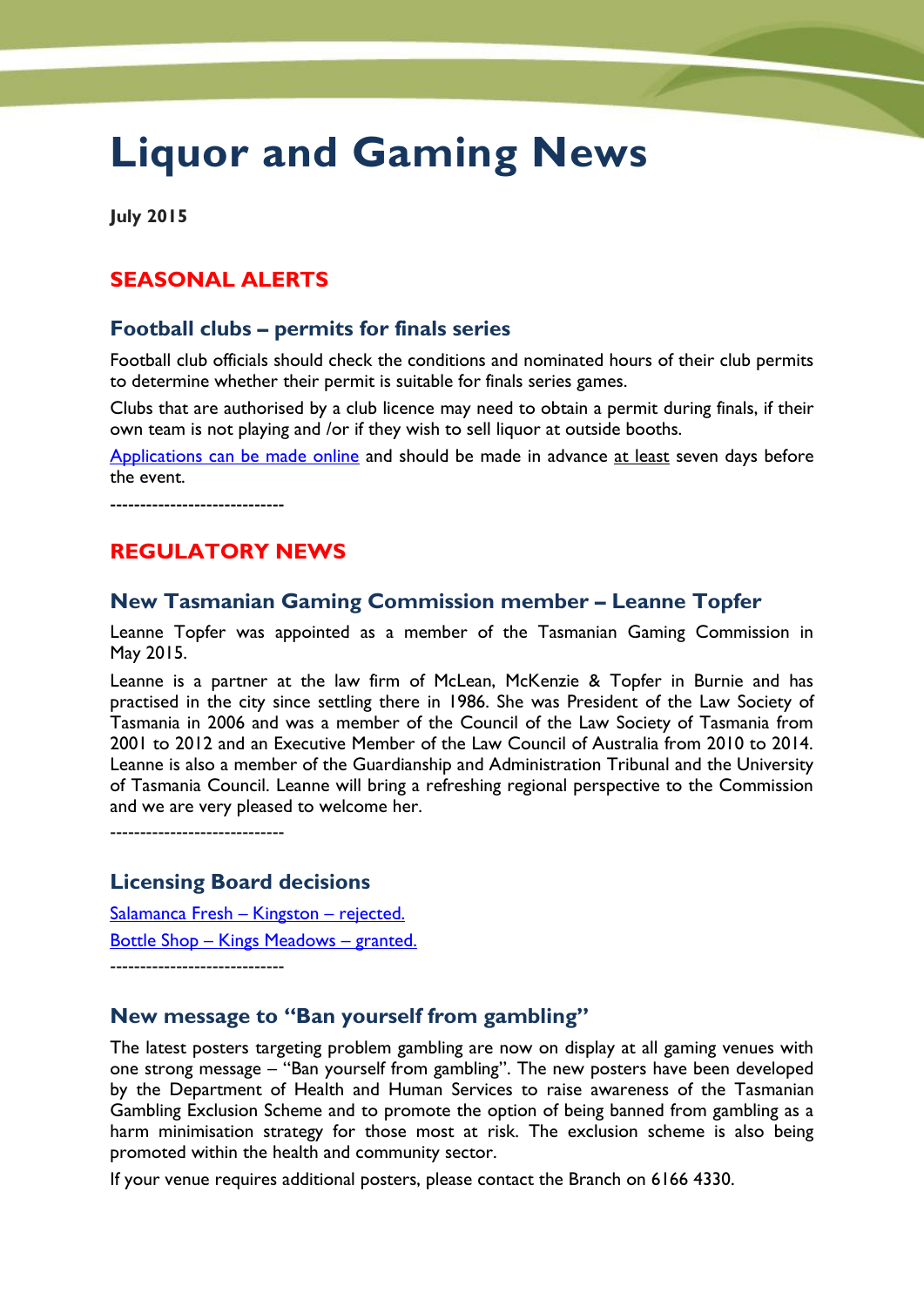#### **Amalgamation of the Tasmanian Gaming Commission and the Licensing Board and new decision making model for liquor regulation**

The Liquor Licensing Amendment (Liquor and Gaming Administrative Restructuring) Bill 2015 received Royal Assent on 19 May 2015 and is to be proclaimed on 12 August 2015. Liquor licensing functions currently being undertaken by the Licensing Board will be devolved to the Commissioner for Licensing:

- grant, cancellation and conditioning of liquor licences;
- liquor exemptions; and
- liquor restriction orders.

The Commissioner may refer liquor licence applications to the new Commission where it is in the best interests of the community to do so.

Applications currently with the Commissioner for Licensing, as well as any new applications, will be determined under the new decision making model from the proclamation date.

-----------------------------

## **RSA register – up to date and available?**

A licensee must not allow a person to serve liquor on licensed premises unless the person:

- has successfully completed an RSA course; or
- is enrolled to undertake a course within three months of commencing work.

The RSA Register and a copy of each employee's RSA statement of attainment or certificate is to be kept on the licensed premises and available for inspection on demand by an authorised officer, ie police or a Liquor and Gaming compliance inspector.

The Register and certificates must be kept together.